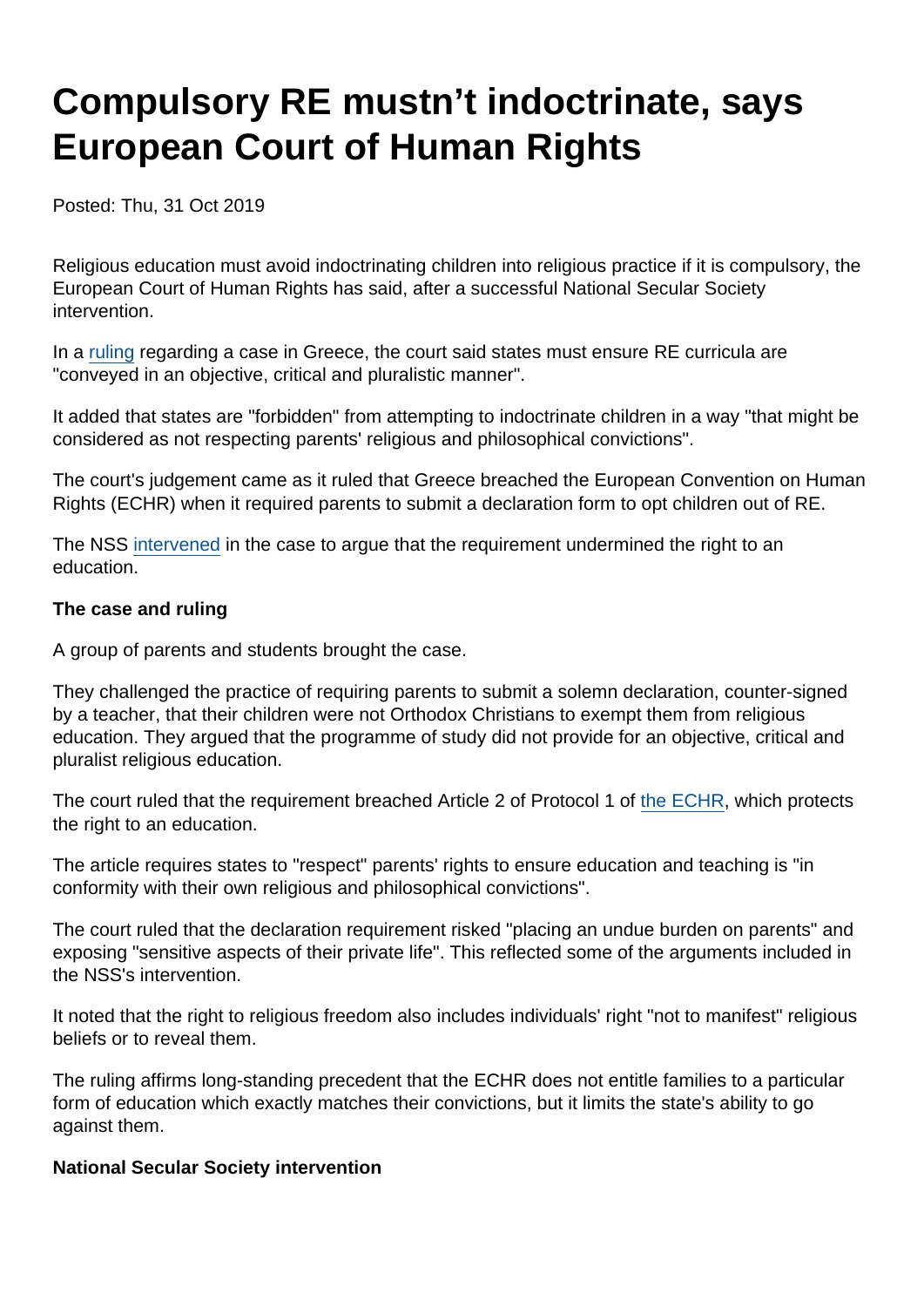The NSS's arguments, which were largely adopted by the court, were that:

- The system for exemption from RE classes in Greece breached Article 2 of Protocol 1 of the ECHR. It did this by requiring parents to declare their children's religion or belief and exposing them to possible coercion or intrusion from school authorities.
- The exemption system treated different religious groups as cohesive groups, undermining the individual right to freedom of religion or belief.

In response to the court's decision, NSS chief executive Stephen Evans said: "This welcome ruling should act as a reminder that those in charge of education must not seek to push religion on children. Politicians in the UK should take note.

"Teaching about religion should be objective and enable children to make up their own minds. Where states and schools attempt to inculcate children into religious worldviews, parents must retain the right to withdraw them."

Religious education in Greece

- Greece's RE curriculum continues to promote the "prevailing religion" of Orthodox Christianity, despite changes to the curriculum introduced between 2011 and 2015 which were designed to make the subject more pluralistic.
- The preamble to the Greek constitution [contains](https://www.secularism.org.uk/news/2018/11/greece-takes-major-step-towards-disestablishment-of-orthodox-church/) a reference to Greece's status as a Christian Orthodox country.

## **Notes**

- Article 2 of Protocol 1 of the ECHR says: "No person shall be denied the right to education. In the exercise of any functions which it assumes in relation to education and to teaching, the state shall respect the right of parents to ensure such education and teaching in conformity with their own religious and philosophical convictions."
- The ruling notes that "almost" all European countries currently have some form of opt out from religious education, intended to protect the rights outlined in Article 2 of Protocol 1.
- The Welsh government is currently [consulting](https://www.secularism.org.uk/news/2019/10/welsh-government-considers-ending-right-to-withdraw-from-re-and-rse/) on plans to end the right to withdraw from RE.

The NSS is grateful to Professor Ronan McCrea of UCL who drafted the intervention with invaluable input from Harry Small and Sadikur Rahman.

Image: Building of the European Court of Human Rights, via Wikipedia, © User: [CherryX](https://en.wikipedia.org/wiki/User:CherryX) [[CC BY-](https://creativecommons.org/licenses/by-sa/3.0/)[SA 3.0](https://creativecommons.org/licenses/by-sa/3.0/)]

[Discuss on Facebook](https://www.facebook.com/NationalSecularSociety/posts/2553018344766501?__xts__[0]=68.ARDe-BLNugxkcebes7yvIIo0_jmBsIDb0guY1x6qNPRV473QryL02f7AZosZ0xWLx8th14FVmBbBf69hfF5HOvxUG-AabL1Ai85v3ei2IENxeHwcAULSCAow0azRPYWGEoy8hVDGWzazFM6PlJ9dOZ7s-79uW-Qe0alKUKO0av-sU9WNqgVKkTRev1OpqusT71_kwPg1n6ykJzfz57K5Ru_MU5L-EdC9RD3f2mYVB4n-PH2nAVJzKwzOmAR1IiSyzag6INkdKSaXmf90hdjcBKYKee7Zqw_hQujXx_6opthAGbzfk2fbKHNg4U_aNC9Yt4Gm-IT8WiWXupeXCRGqHSexng&__tn__=-R)

## While you're here

Our news and opinion content is an important part of our campaigns work. Many articles involve a lot of research by our campaigns team. If you value this output, please consider supporting us today.

P.S. make sure to check out the related campaigns below.

• [Support us from just £1 a month](https://www.secularism.org.uk/donate.html)